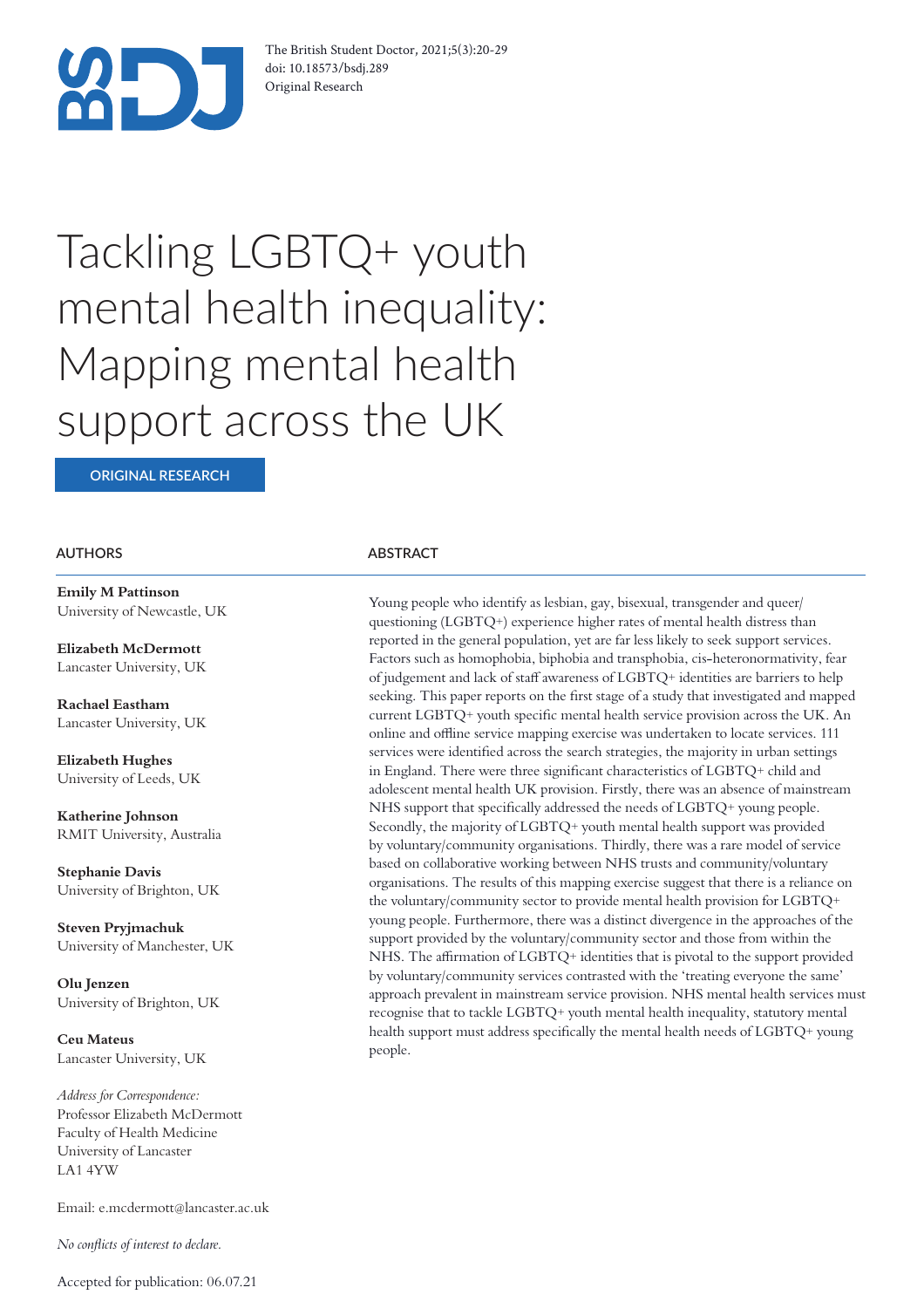Emily M Pattinson, Elizabeth McDermott, Rachael Eastham, Elizabeth Hughes, Katherine Johnson, Stephanie Davis, Steven Pryjmachuk, Olu Jenzen and Ceu Mateus

#### bsdj.org.uk

### **BACKGROUND**

Lesbian, gay, bisexual, transgender and queer/questioning (we use LGBTQ+ to refer collectively to sexual minority and gender diverse identities) young people face significant mental health inequalities, experiencing higher rates of poor mental health and worse mental health outcomes than their heterosexual counterparts. (1-5) In a pooled analysis of twelve population surveys, LGB identified people under 35 years old were twice as likely to report symptoms of poor mental health compared to heterosexual people of the same age. (3) Trans and non-binary people were also found to have higher rates of poor mental health, suicidality and experiences of victimisation than the levels found in the general population. (6) Moreover, there is evidence to suggest LGBTQ+ mental health disparities start as young as age 10. (5) The prevailing model that offers an explanation of this disparity is 'minority stress'. (7) The experience of stigma, prejudice, and discrimination create a hostile and stressful social environment that leads to mental health problems. Development of the minority stress model posits that being LGBTQ+ locates young people outside the social norms of cis-heteronormativity i.e. the assumption that being heterosexual and cisgender (nontransgender) are the norm. These norms marginalise young people with LGBTQ+ identities through silence and a lack of mainstream visibility, in addition to the discrimination, (micro)aggression, bullying, and victimisation they experience. (8, 9) More recently, this inequality has been exacerbated by the COVID-19 pandemic and the impact of national and regional lockdowns. There is emerging evidence that lockdowns have led to the high levels of stress and depressive symptoms reported by LGBTQ+ people; especially those in the youngest age category examined by this study (18 – 24 years), and trans and gender non-conforming people. (10)

Despite the disparities in mental health outcomes for LGBTQ+ young people, this population also have elevated unmet mental health needs compared to their cis-heterosexual peers and underuse mental health services. (11-15) Findings from a UK study, indicated that in a sample of 789 LGBTQ+ young people, only one fifth of participants had sought help for their mental health difficulties. (14) Through interviews and survey data, the study found that LGBTQ+ young people were reluctant to access statutory or third sector mental health services because of experiences of homophobia, biphobia and transphobia; cis-heteronormativity (fear their sexual orientation or gender identity would be scrutinised or blamed for their mental health problems); difficulties disclosing their sexual and/or gender identity; fears of being misunderstood or judged by adults because they were young; and stigma related to having mental health problems. (14-18) Importantly, studies show that LGBTQ+ youth tend to seek mental health help online and from peers (13, 15) and prefer accessing LGBTQ+ organisations for mental health support. (14, 19)

In addition to the hesitancy to seek help, research suggests LGBTQ+ youth have a poor overall experience of mental health services and support. (6, 8, 11, 12, 16, 20) Problems highlighted are the limited staff understanding of LGBTQ+ issues and minority stresses, fear of being 'outed', and exclusion from the decisions made about their care. (11, 13, 21) Research suggests

the competence of health care staff to provide appropriate care to LGBTQ+ young people is a vital factor in ensuring access. For example, an EU study found that the barriers to healthcare for LGBTQ+ people are exacerbated by two related assumptions held by healthcare professionals. Firstly, the assumption that patients are heterosexual and cisgender and, second, the assumption that LGBTQ+ people do not experience significant problems due to their LGBTQ+ identity, and therefore, LGBTQ+ identity is mainly extraneous to the delivery of appropriate healthcare. (22)

Despite the recognition that LGBTQ+ youth are less likely to access mainstream mental health services, and often do not find those services helpful, the evidence base examining LGBTQ+ youth's mental health support needs and service preferences is very limited. A recent systematic review of international qualitative evidence found that existing research is more likely to focus on barriers to access rather than factors that enable and facilitate engagement with services. (23) The current study (www.queerfutures2.co.uk) aims to address this knowledge gap by examining 'what works best?' for supporting the mental health of LGBTQ+ young people with common mental health problems at an early stage. We report here on the first stage of the study that sought to map existing LGBTQ+ youth mental health support in the UK. The aim of this stage was to both identify the type of service provision available and to generate a critical appreciation of the current landscape of service provision available for LGBTQ+ young people seeking early intervention mental health support. This stage of the study specifically addressed the research question: What type of service models for mental health early intervention and supported self-care to LGBT young people are currently provided?

#### **MATERIALS AND METHODS**

This stage of the study drew on the successful mapping methods used in Pryjmachuk et al.'s children and young people mental health self-care research. (24) Between February 2019 and February 2020, we employed systematic online and offline search strategies to identify services of various types e.g. self-care, peer-support, digital support, clinical; in a range of service settings e.g. health, local authority, third sector. The services identified were tested against inclusion criteria in the information extraction phase and a final typology was generated to describe service provision across the UK.

#### **Search strategy**

Online and offline searching was performed by two independent reviewers (members of the research team; RE, EP) to identify services in the UK where youth, sexuality or gender identity, and mental health were a focus. All services located were recorded on a single spreadsheet for comparison. During online searching, Google (the internationally most used search engine) and Bing (the default search engine for the respective organisation's I.T systems) were used to locate websites of interest using the following search phrases:

• LGBTQ+ Young People Mental Health Services [ADD GEOGRAPHICAL AREA]

• LGBTQ+ CAMHS [ADD GEOGRAPHICAL AREA]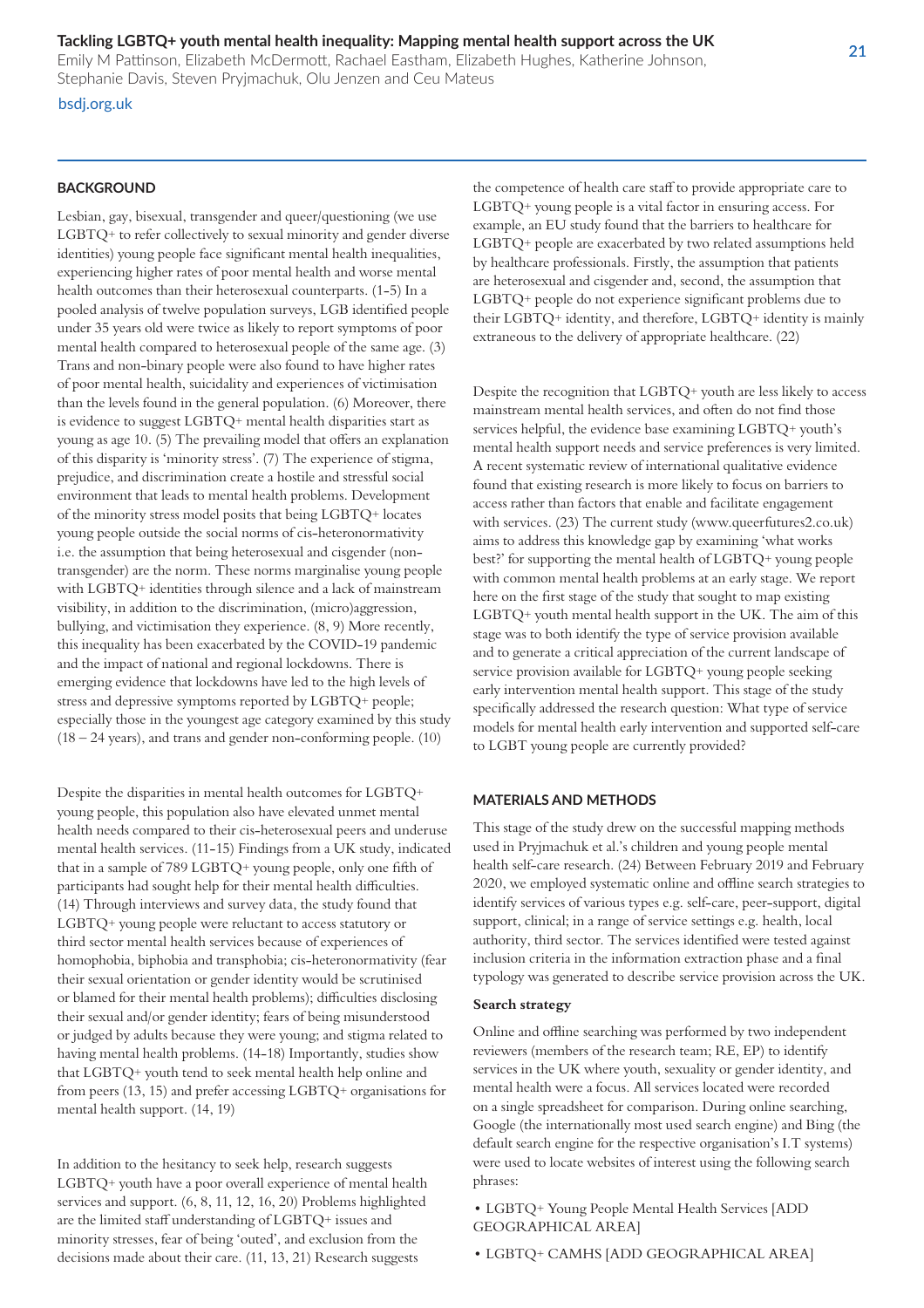#### bsdj.org.uk

#### • LGBTQ+ Youth Group [ADD GEOGRAPHICAL AREA]

These search phrases were selected and piloted with LGBTQ+ young people and service providers, to ensure they reflected the type of search term used when looking for mental health support for themselves or a service user. The rationale for this search strategy was that current active services would need to be discoverable to potential service users in a basic web search and therefore these phrases should illuminate most of the available service options. The first ten sites yielded through these search terms were checked for available services. Information about the service and provision offered was also gathered through specific websites, forums, and blogs; and relevant social networking sites. Online searches were also conducted for local Children and Adolescent Mental Health Services (CAMHS) transformation plans, which were likely to detail current and planned services for LGBTQ+ young people. In addition, searching for LGBTQ+-associated charter marks (e.g. Stonewall Champions, The Rainbow Flag Award to identify potential school services) was undertaken. The online search was supplemented by standard systematic search strategies including expert informants (academics and service providers) and subjectspecific hand searching of print media (March 2019 issues of DIVA, Attitude, and Gay Times). (25)

In addition, we undertook a Freedom of Information (FOI) request directly to all NHS trusts delivering CAMHS in the UK (n=79) to enquire about any LGBTQ+ youth specific mental health service provision as CAMHS have a minimal online presence, and we were unable to obtain service information. FOI request contained the following questions:

1. Does your trust provide a specific mental health service for LGBTQ+ young people?

2. Are your staff offered LGBTQ+ awareness training?

3. Do you deliver the training in house or is it provided by an external partner?

4. Do you have a specific policy for working with LGBTQ+ people?

Trusts were asked to provide contact details for a staff member who would be able to provide more information about any services identified.

#### **Inclusion/exclusion of services**

The identified services were considered against inclusion and exclusion criteria. Determining whether services meet the inclusion criteria was an iterative process, dependent on the information available through the website and informal conversations with expert informants and the services directly. The inclusion/exclusion criteria are detailed in Table 1.

**Table 1:** *Mapping inclusion and exclusion criteria*

| Domain           | <b>Inclusion Criteria</b>                                                             | <b>Exclusion Criteria</b>                                                                       |
|------------------|---------------------------------------------------------------------------------------|-------------------------------------------------------------------------------------------------|
| <b>Mental</b>    | Provide support for common mental Crisis services                                     |                                                                                                 |
| health           | health<br>condition e.g. depression, No mental health provision<br>anxiety, self-harm |                                                                                                 |
| Age              | Targeted to $12 - 25$ year olds                                                       | Services for exclusively under 12<br>years old<br>Services exclusively for over 25<br>years old |
| <b>Sexuality</b> | Targeted to LGBTQ+ young people                                                       | No LBGTQ+ youth provision                                                                       |
| gender           | Youth mental health support within                                                    | Gender identity services (physical                                                              |
|                  | gender identity services                                                              | health services)                                                                                |
| <b>Service</b>   | Moderated by an agent e.g. service staff<br>Services where no agent/staff were        |                                                                                                 |
| operation        | member                                                                                | involved e.g. self-help apps                                                                    |
|                  | Active during Feb 2019 - Feb 2020                                                     | Not active between 1st Feb 2019 -                                                               |
|                  | Delivered in the UK (England,                                                         | 31st Dec 2019                                                                                   |
|                  | Scotland, Wales, Northern Island)                                                     | Delivered exclusively outside the                                                               |
|                  |                                                                                       | <b>UK</b>                                                                                       |

#### **Information extraction**

Detailed information about the operation of the eligible mental health services was collected using the service website, online resources, key contacts, and direct contact with the service via telephone or email. The following information was extracted:

- Service name
- Service provider
- Target group
- Sexual orientation target group
- Gender identity target group
- Mental health conditions addressed
- Theoretical approach
- Mode of deliver
- Tools/techniques used
- Duration service has been running
- Specific commissioning information
- Self-care element
- Support element
- Setting
- Rural/urban
- Average length of contact
- Average frequency of contact
- LGBTQ+ training offered
- LGBTQ+ policy available
- Facility adaptions
- Country/County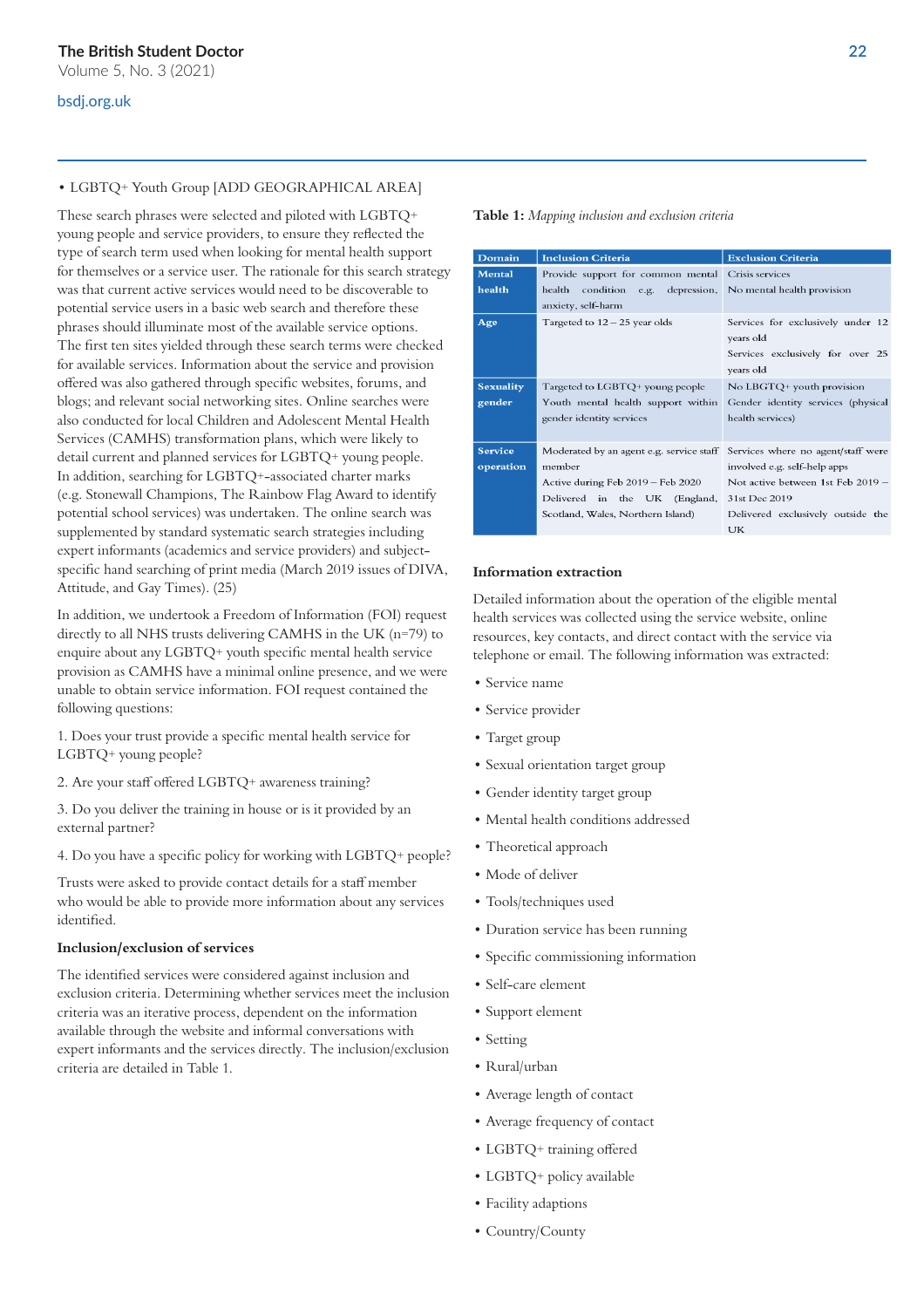Emily M Pattinson, Elizabeth McDermott, Rachael Eastham, Elizabeth Hughes, Katherine Johnson, Stephanie Davis, Steven Pryjmachuk, Olu Jenzen and Ceu Mateus

#### bsdj.org.uk

#### **Typology generation**

The typology of early intervention mental health service/support for LGBTQ+ young people was developed by five members of the research team. After reviewing the services located in the mapping exercise that met the inclusion criteria, the research team identified a simple typology that identified the type of service provision available in the UK.

#### **RESULTS**

The service mapping identified 111 services in the UK that offer early intervention mental health support for LGBTQ+ young people with common mental health problems (see Figure 1). The majority (82%) of the services operated in England (n=92), followed by Scotland (n=7), Northern Ireland (n=5) and Wales (n=4), and a small number of services operated UK-wide (n=3). Services were predominantly based in urban settings (n=84), focused around cities or towns, with only 13.5% providing for both urban and rural areas (n=15), and 11% providing services in an exclusively rural area (n=12).

The main service provider of early intervention mental health services for LGBTQ+ young people were the community/ voluntary sector (n=81), followed by Local Authority services  $(n=13)$ , education/school-based services  $(n=10)$ , and a small number of services being provided directly by the NHS (n=4). Three services were provided by a voluntary sector service in partnership with the local CAMHS. There was a variety of age ranges targeted by the services, with the largest number (n=40) aimed at young people ranging from under 16 years up to 25 years, 22.5% of services were aimed at under 16 years to 19 years (n=25) and 19.8% were aimed at all ages (n=22). A smaller number of services had more specific age ranges such as under 16 years only  $(n=5)$  and over 18 years only  $(n=10)$ .

#### **Figure 1:** *Service Mapping by Descriptive Categories*



#### **Service Typology**

The aim of developing a typology was to define groups of service models with a similar set of characteristics. The typologies identified will then be used to inform the sampling of case studies in the Queer Futures 2 project to ensure that these represent the range of services across the UK. A simple typology of service provision was generated as there was very little LGBTQ+ youth mental health provision identified within the NHS, and services appeared to be located mainly in the community and voluntary sector in response to a demand for mental health support for LGBTQ+ young people. Thirdly, although some of these services offered an online service component, we identified no exclusively online mental health support for LGBTQ+ young people . Finally, obtaining detailed information about LGBTQ+ mental health services within an educational setting proved especially difficult. The typology overview categories are presented in Table 2.

|                         | <b>Typology category</b> | <b>Definition</b>                                                                                                                        | Number $(n=)$ |
|-------------------------|--------------------------|------------------------------------------------------------------------------------------------------------------------------------------|---------------|
| 1                       | LGBTQ+ youth specific    | Mental health provision provided by 51<br>$LGBTQ+$ youth specific organisations<br>(all service type providers).                         |               |
| $\overline{2}$          | LGBTQ+<br>inclusive      | specific youth Mental health provision for all young 31<br>people provided by LGBTQ+<br>organisations (all service<br>type<br>providers) |               |
| 3                       | Integrated youth         | Mental health provision provided for 14<br>all young people with an LGBTQ+<br>specific component (all service type<br>providers)         |               |
| $\overline{\mathbf{A}}$ | <b>NHS</b>               | Any Mental health service provided by 5<br>NHS e.g. CAMHS, sexual health<br>providers.                                                   |               |
| $\overline{5}$          | Education                | Mental health service provided by 10<br>schools, further & higher education                                                              |               |

**Table 2:** *Typology of LGBTQ+ young people's early intervention mental health and self-care support services*

Only  $12.6\%$  (n=14) of the services identified in the mapping process were specifically targeted to give early intervention and prevention mental health support services for trans and genderdiverse young people. Overall, 98% of the services offered primarily face-to-face services with two services offering a telephone only service. A high number of the services offered one to one support (66%, n=73) where a young person could talk in private to a staff member or youth worker, and peer support (77%, n=86) which was primarily in the form of youth group activities. A smaller number of services focused on professional therapies (37%, n=41) such as counselling or Cognitive Behavioural Therapy; wellbeing activity sessions  $(47\%, n=52)$  which were usually one-off sessions rather than regular activities; and self-care resources (50%, n=56) such as leaflets or online resources were offered by half of the services.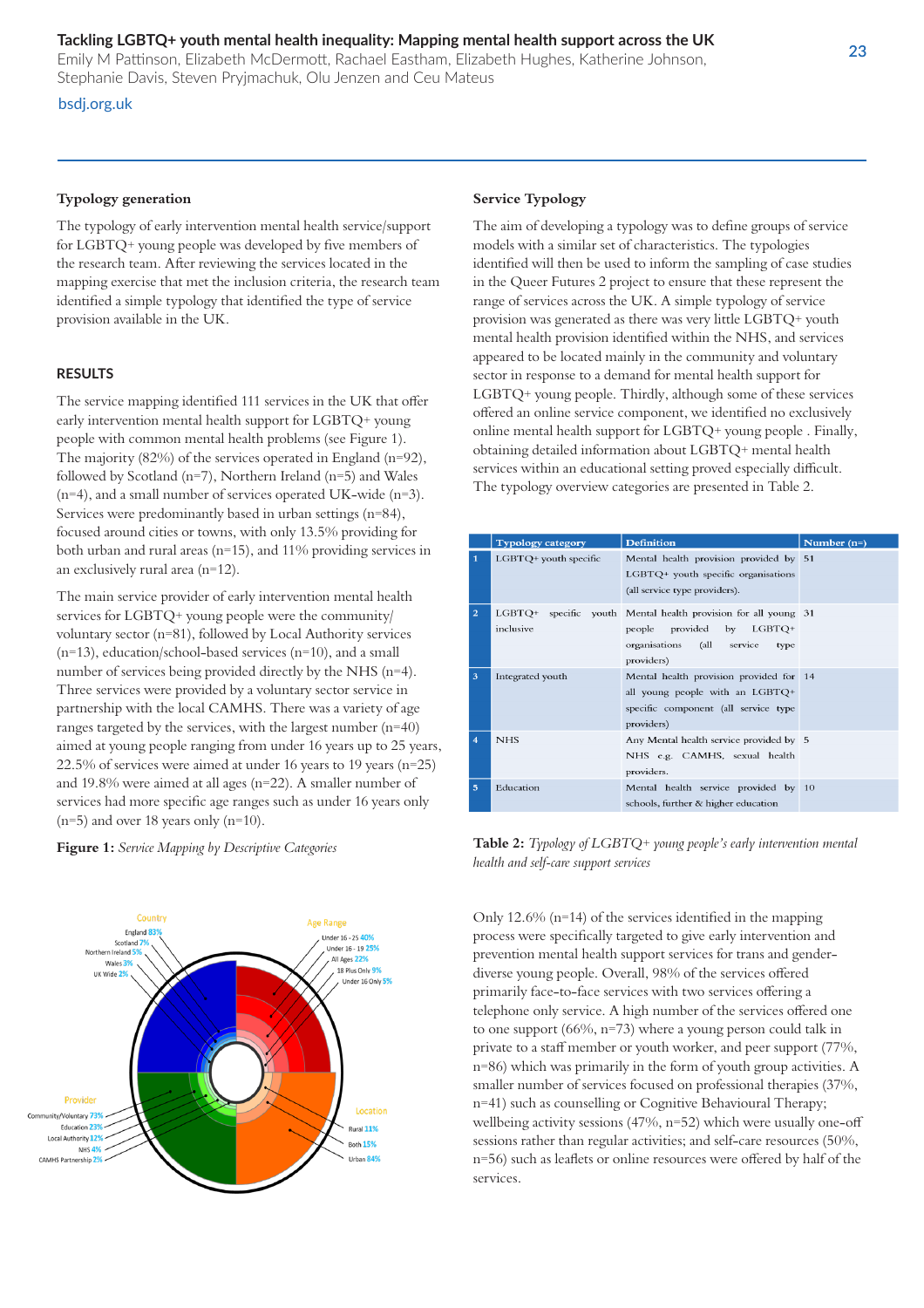## **The Britsh Student Doctor**

Volume 5, No. 3 (2021)

#### bsdj.org.uk

**Figure 2:** *Service Mapping By Support Type*



#### **DISCUSSION**

This mapping stage of the study suggests three significant characteristics of current LGBTQ+ child and adolescent early intervention mental health provision in the UK. Firstly, there is an absence of mainstream NHS support that specifically addresses the needs of LGBTQ+ young people. Secondly, the majority of LGBTQ+ youth mental health support in the UK is provided by voluntary/community organisations reliant on charity and nonstatutory funding that is often precarious. Thirdly, there is a rare model of service that is based on collaborative working between NHS trusts and community/voluntary organisations.

The dearth of mainstream NHS-specific mental health support for  $LGBTO+$  young people in the UK is a significant concern. Our view is that this is due, in part, to the lack of recognition of the necessity for adolescent mental health services to specifically address LGBTQ+ needs to tackle LGBTQ+ mental health inequality. Some NHS Trusts explicitly stated in their FOI responses that it was not necessary to offer LGBTQ+ specific mental health support, and this may even exclude young people. There were also examples of NHS Trusts conflating providing the 'same' service to everyone, as equitable service provision. This indicates a misunderstanding of i) the heightened risk of poor mental health in this population group; ii) the reasons for this elevated psychiatric morbidity; iii) the underutilisation of mental health services by LGBTQ+ youth; iv) LGBTQ+ youth poor experiences of mental health support. However, some NHS Trusts, despite not currently having a LGBTQ+ specific mental health service, reported their efforts towards developing inclusive support for LGBTQ+ young people. These service developments included, for example, funding and support for community/voluntary sector organisations to provide LGBTQ+ youth mental health support, collaborating with key stakeholders and LGBTQ+ young people to improve services, and LGBTQ+ visibility and staff training.

These developments in mainstream statutory services are to be welcomed but the majority of LGBTQ+ youth mental health support remains located within the charity and voluntary sector. These services were often developed in response to the absence of mainstream mental health services as attempts at meeting the demand from LGBTO+ young people who often had poor

experiences of NHS mental health support. (14) Our concern here is that the services in this sector are reliant on non-statutory and charity funding, which means the services are vulnerable to the instability of funding availability from a range of external sources. During the mapping exercise, there were instances where charity-provided services had to dramatically reduce their service provision or even close all together due to loss of funding. However, within the voluntary and community organisations was the expertise to provide appropriate and effective mental health support to LGBTQ+ young people. This was clearly orientated upon an understanding for services to generate an environment that affirmed marginalised sexual and gender identities (LGBTQ+) and were cognisant of the ways LGBTQ+ young people can encounter hostility, discrimination and victimisation, and feel like they do not 'fit in' within wider societal cis-heteronorms and how this may impact on adolescent mental health.

The examples of collaborative working between mainstream statutory health services and voluntary organisations was an encouraging initiative. Three services highlighted a potential model for bridging the gap between the knowledge of the voluntary/ community sector and the stability of the statutory sector, through a CAMHS partnership model. These services offered a collaborative approach that involved, for example, funding support and CAMHS practitioner support within charity/voluntary LGBTQ+ youth settings. This type of service encouraged knowledge sharing, facilitated safe and inclusive environments for LGBTQ+ young people, and began developing a 'one stop shop' approach advocated by Future in Mind guidance, (26) and addresses some of the barriers LGBTQ+ young people face when seeking mental health support. (12, 13, 15)

Enhanced understanding of the needs of the LGBTQ+ community within a multi-level health equity framework could provide a platform for further development of new and existing LGBTQ+ mental health services. (27, 28) The results of the mapping stage of this study highlighted promising pockets of service provision development in healthcare and education settings across the UK. This included expanding staff LGBTQ+ knowledge, addressing practical issues such as monitoring forms and gendered toilets, as well as including LGBTQ+ youth in the design and evaluation of new and existing service provision. However, provision remains limited mainly to non-statutory LGBTQ+ specific mental health services in urban settings which presents a clear barrier to access, suggesting those living in rural areas may have to travel sizable distances to reach appropriate services. Similarly, the small number  $(12.6\%)$  of services that offered a trans or gender diverse-specific mental health support illustrates the increased difficulty for trans and gender-diverse young people in accessing mental health services with appropriate training and knowledge.

#### **Limitations**

There were certain limitations to the use of online search strategies as it restricted the search to services with an established online presence, potentially missing smaller services with less informative or developed websites, or statutory services provided by the NHS, local authorities or schools, that were less likely have their own online presence. It is also worth noting that although the search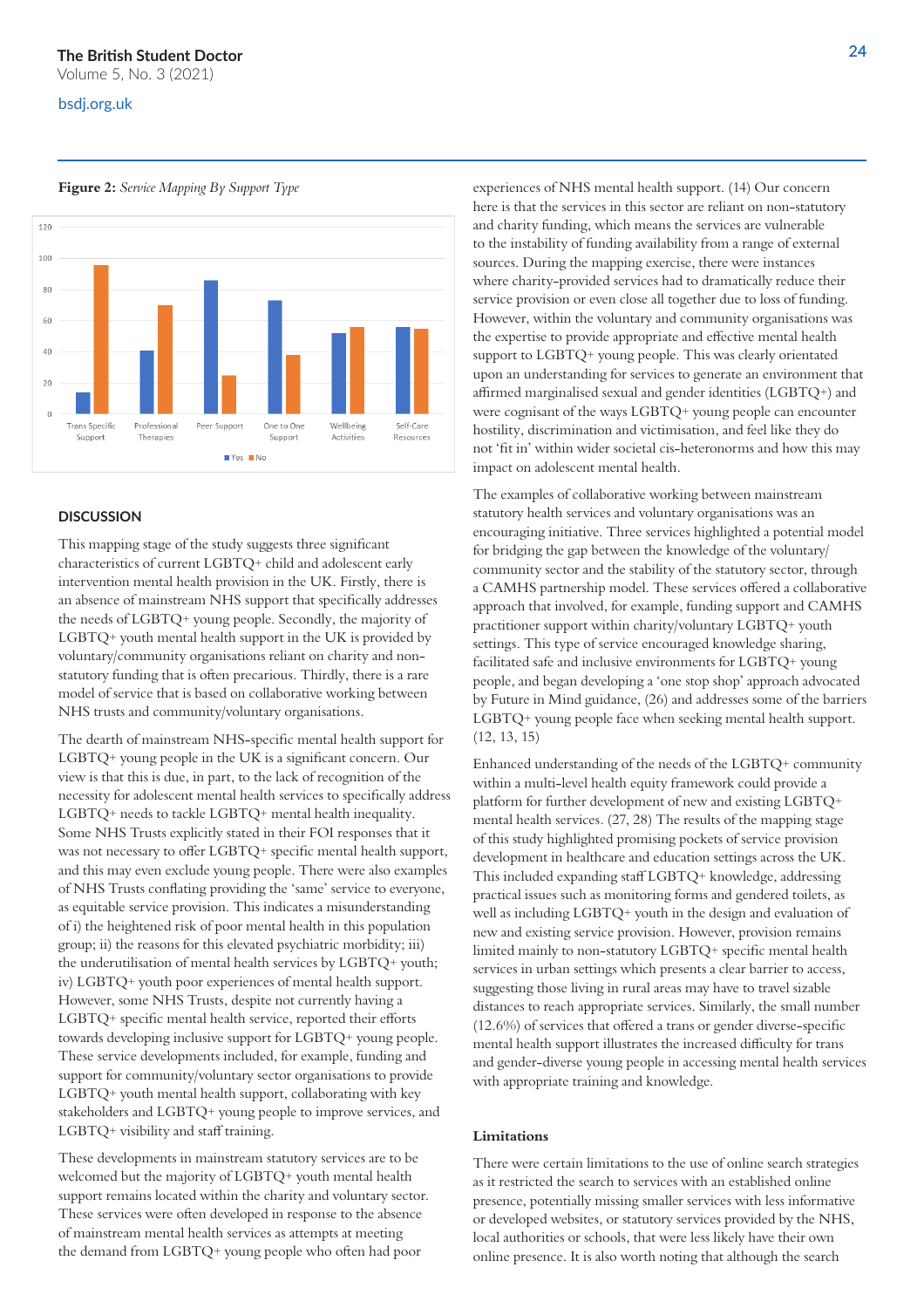Emily M Pattinson, Elizabeth McDermott, Rachael Eastham, Elizabeth Hughes, Katherine Johnson, Stephanie Davis, Steven Pryjmachuk, Olu Jenzen and Ceu Mateus

#### bdsj,org,uk

strategy was detailed it was time restricted, meaning the findings do not necessarily illustrate provision in development or provision adaptions due to the COVID-19 pandemic. Additionally, there was a range of views on what constituted mental health support as a service might employ a youth work lead approach and/or interpreted mental health as meaning formal medical interventions. Further clarification was often necessary to ensure that self-care, peer support and less medicalised approaches were considered early intervention and prevention mental health support.

#### **Conclusions**

Children and young people's mental health is a national priority that has intensified because of COVID-19 restrictions, (29) and LGBTQ+ young people have been recognised as a particularly high-risk group. (26, 30-32) NHS England have identified the importance of providing access to high-quality mental health services to LGBTQ+ youth who have a greater vulnerability to mental health problems but find it more difficult to access help. (26) The results of the analysis and classification of  $LGBTQ$ +specific mental health services in UK reported in this paper demonstrate that we are a long way from fulfilling the ambition of national policy statements and NHS guidance. The importance of developing services that are appropriate for LGBTQ+ young people is even more crucial given the detrimental impact of COVID-19 on adolescent mental health. There exists, in urban setting particularly, supportive LGBTQ+ youth specific mental health services but these are under-resourced and exist on precarious funding from the charity sector. While mainstream services such as CAMHS have started to recognise LGBTQ+ youth mental health needs, the mapping exercise found few NHS specific examples. The results of this mapping exercise are the first stage in the Queer Futures 2 study (www.queerfutures2.co.uk) that aims to examine appropriate mental health early intervention provision for this vulnerable group and tackle LGBTQ+ young people's mental health inequality.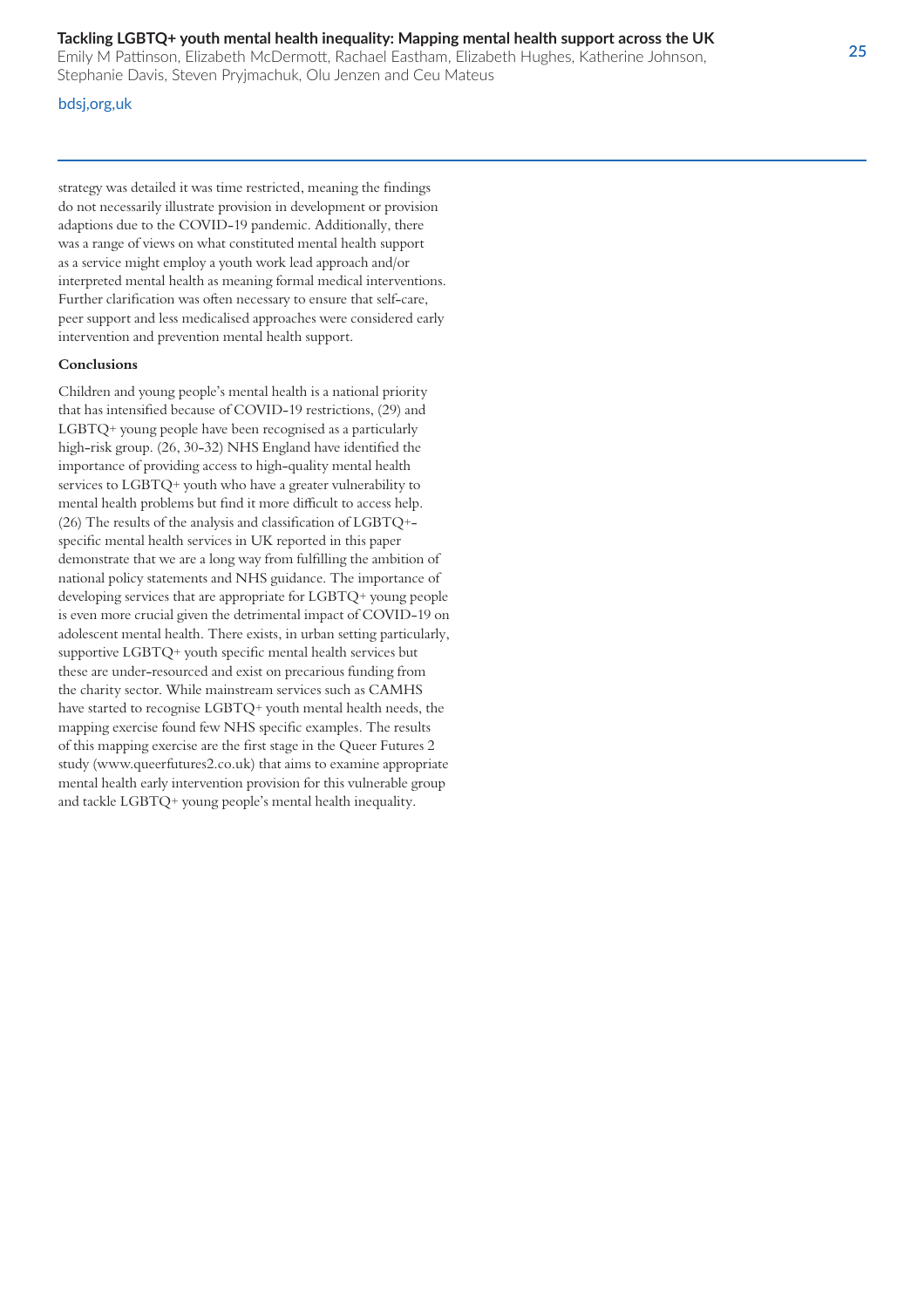Volume 5, No. 3 (2021)

#### bsdj.org.uk

| <b>REFERENCES</b> | 1. Chakraborty A, McManus S, Brugha TS, Bebbington P, King M. Mental health<br>of the non-heterosexual population of England. The British Journal of Psychiatry.<br>2011;198(2):143-148.                                                                                                |  |
|-------------------|-----------------------------------------------------------------------------------------------------------------------------------------------------------------------------------------------------------------------------------------------------------------------------------------|--|
|                   | doi: 10.1192/bjp.bp.110.082271                                                                                                                                                                                                                                                          |  |
|                   | PMID: 21282785                                                                                                                                                                                                                                                                          |  |
|                   | 2. Marshal MP, Dietz LJ, Friedman MS, Stall R, Smith HA, McGinley J, et al.<br>Suicidality and depression disparities between sexual minority and heterosexual<br>youth: A meta-analytic review. Journal of Adolescent Health. 2011;49(2):115-23.                                       |  |
|                   | doi: 10.1016/j.jadohealth.2011.02.005                                                                                                                                                                                                                                                   |  |
|                   | PMID: 21783042 PMCID: PMC3649127                                                                                                                                                                                                                                                        |  |
|                   | 3. Semlyen J, King M, Varney J, Hagger-Johnson G. Sexual orientation and<br>symptoms of common mental disorder or low wellbeing: combined meta-analysis of<br>12 UK population health surveys. BMC Psychiatry. 2016;16(1):67.                                                           |  |
|                   | doi: 10.1186/s12888-016-0767-z                                                                                                                                                                                                                                                          |  |
|                   | 4. Amos R, Manalastas EJ, White R, Bos H, Patalay P. Mental health, social<br>adversity, and health-related outcomes in sexual minority adolescents: a<br>contemporary national cohort study. The Lancet Child Adolescent Health.<br>$2020;4(1):36-45.$                                 |  |
|                   | doi: 10.1016/S2352-4642(19)30339-6                                                                                                                                                                                                                                                      |  |
|                   | 5. Irish M, Solmi F, Mars B, King M, Lewis G, Pearson RM, et al. Depression<br>and self-harm from adolescence to young adulthood in sexual minorities compared<br>with heterosexuals in the UK: a population-based cohort study. The Lancet Child<br>Adolescent Health. 2019;3(2):91-8. |  |
|                   | doi: 10.1016/S2352-4642(18)30343-2                                                                                                                                                                                                                                                      |  |
|                   | PMID: 30552054                                                                                                                                                                                                                                                                          |  |
|                   | 6. Rimes KA, Goodship N, Ussher G, Baker D, West E. Non-binary and binary<br>transgender youth: Comparison of mental health, self-harm, suicidality, substance use<br>and victimization experiences. International Journal of Transgenderism. 2019;20(2-<br>$3):230-40.$                |  |
|                   | doi: 10.1080/15532739.2017.1370627                                                                                                                                                                                                                                                      |  |
|                   | 7. Meyer IH. Resilience in the study of minority stress and health of sexual and<br>gender minorities. Psychology of Sexual Orientation and Gender Diversity.<br>2015;2(3):209.                                                                                                         |  |
|                   | doi: 10.1037/sgd0000132                                                                                                                                                                                                                                                                 |  |
|                   | 8. McDermott E, Roen K. Queer youth, suicide and self-harm: troubled subjects,                                                                                                                                                                                                          |  |

troubling norms. UK: Palgrave MacMillan; 2016.

9. Riggs DW, Treharne G. Decompensation: A novel approach to accounting for stress arising from the effects of ideology and social norms. Journal of Homosexuality.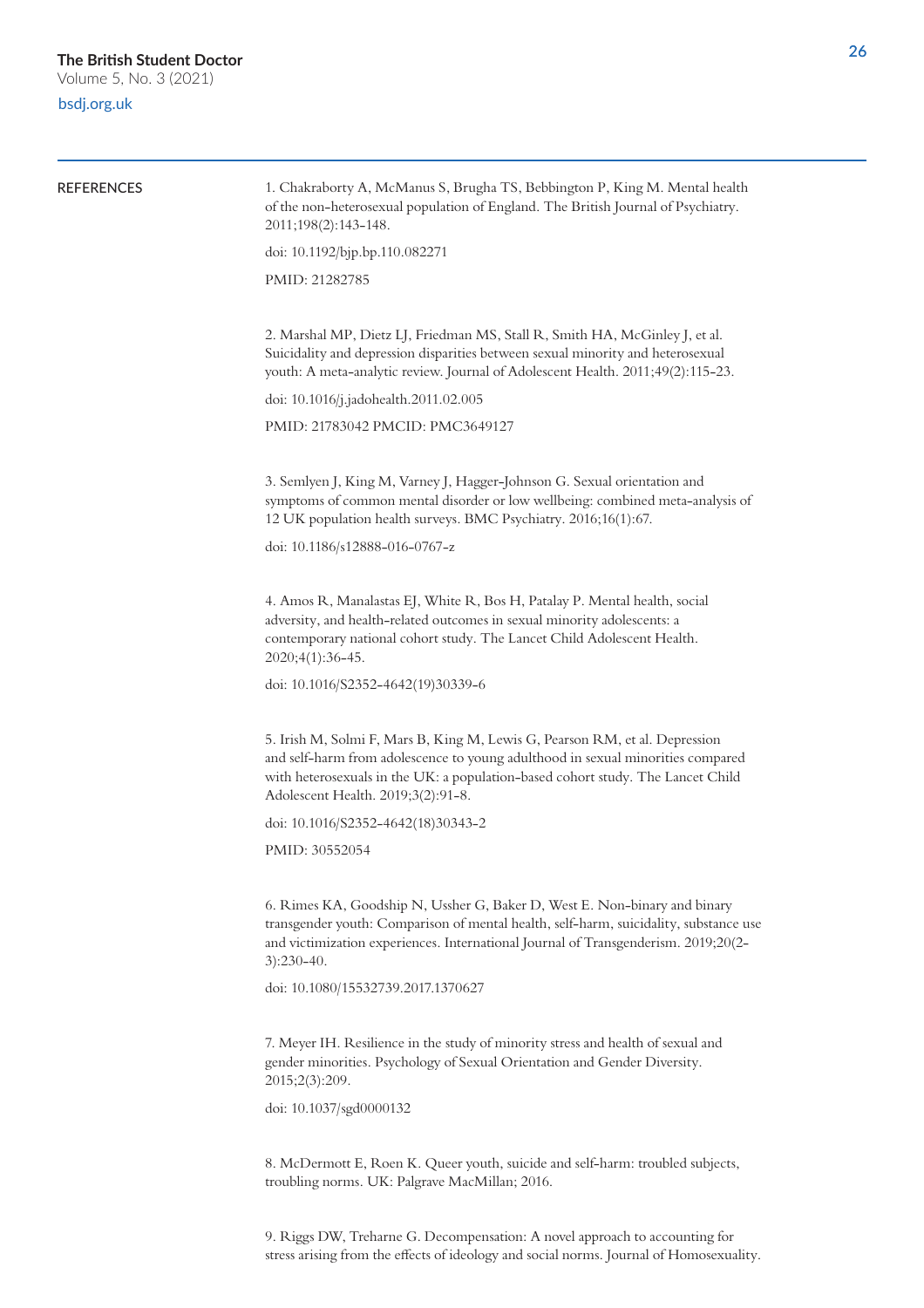Emily M Pattinson, Elizabeth McDermott, Rachael Eastham, Elizabeth Hughes, Katherine Johnson, Stephanie Davis, Steven Pryjmachuk, Olu Jenzen and Ceu Mateus

#### bsdj.org.uk

2017;64(5):592-605. doi: 10.1080/00918369.2016.1194116 PMID: 27231095

10. Kneale D, Becares L. The mental health and experiences of discrimination of LGBTQ+ people during the COVID-19 pandemic: Initial findings from the Queerantine Study. MedRxiv. 2020.

doi: 10.1101/2020.08.03.20167403

11. Williams KA, Chapman MV. Comparing health and mental health needs, service use, and barriers to services among sexual minority youths and their peers. Journal of Health and Social Work. 2011;36(3):197-206.

doi: 10.1093/hsw/36.3.197

12. Williams KA, Chapman MV. Unmet health and mental health need among adolescents: The roles of sexual minority status and child-parent connectedness. American Journal of Orthopsychiatry. 2012;82(4):473.

doi: 10.1111/j.1939-0025.2012.01182.x

13. McDermott E, Hughes E, Rawlings V. Norms and normalisation: understanding lesbian, gay, bisexual, transgender and queer youth, suicidality and help-seeking. Culture, Health and Sexuality. 2018;20(2):156-72.

doi: 10.1080/13691058.2017.1335435

PMID: 28641479

14. McDermott E, Hughes E, Rawlings V. Queer Futures: Understanding Lesbian, Gay, Bisexual, Trans Adolescents' Suicide, Self-harm Help-seeking Behaviour. 2016. http://www.queerfutures.co.uk/wp-content/uploads/2016/06/Queer-Futures-Final-Report.pdf. Accessed 5th July 2021.

15. McDermott E. Asking for help online: Lesbian, gay, bisexual and trans youth, self-harm and articulating the 'failed'self. Health. 2015;19(6):561-77.

doi: 10.1177/1363459314557967

16. Fay V. Getting It Right: What Lesbian, Gay, Bisexual and Trans (LGBT) Young People in Greater Manchester Want and Need. The Proud Trust; 2020. https://www. mhcc.nhs.uk/wp-content/uploads/2020/09/Getting-it-Right-LGBT-Young-Peoples-Need-Research.pdf. Accessed 5th July 2021.

17. LaSala MC, Fedor JP. "A Victim is a Victim": LGBT Blindness among Victim Assistance Workers. Journal of Qualitative Criminal Justice Criminology. 2020.

doi: 10.21428/88de04a1.76224421

18. Mekawi Y, Todd NR, Yi J, Blevins EJ. Distinguishing "I don't see color" from "Racism is a thing of the past": Psychological correlates of avoiding race and denying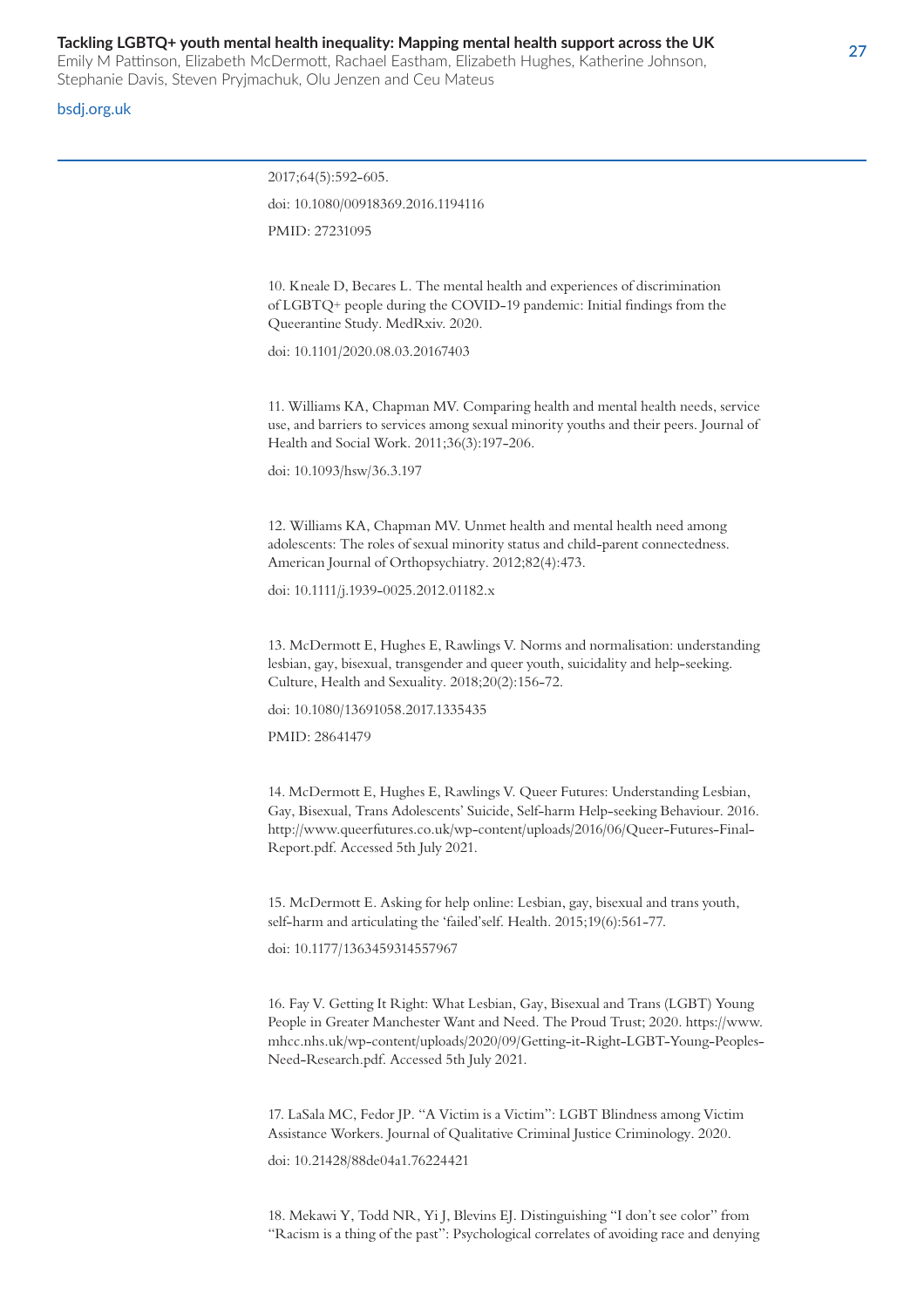#### bsdj.org.uk

racism. Journal of Counseling Psychology. 2020;67(3):288.

doi: 10.1037/cou0000427

19. Johnson K, Faulkner P, Jones H, Welsh E. Understanding suicidal distress and promoting survival in lesbian, gay, bisexual and transgender (LGBT) communities. Brighton: University of Brighton; 2007. https://mindout.org.uk/wp-content/ uploads/2012/06/Suicidal\_Distress\_and\_Survival\_full.pdf. Accessed 5th July 2021

20. Ellis SJ, Bailey L, McNeil J. Trans people's experiences of mental health and gender identity services: A UK study. Journal of Gay Lesbian Mental Health. 2015;19(1):4-20.

doi: 10.1080/19359705.2014.960990

21. Brown A, Rice SM, Rickwood DJ, Parker AG. Systematic review of barriers and facilitators to accessing and engaging with mental health care among at risk young people. Asian Pacific Psychiatry. 2016;8(1):3-22.

doi: 10.1111/appy.12199

22. McGlynn N, Browne K, Sherriff N, Zeeman L, Mirandola M, Gios L, et al. Healthcare professionals' assumptions as barriers to LGBTI healthcare. Culture, Health and Sexuality. 2020;22(8):954-70.

doi: 10.1080/13691058.2019.1643499

23. Wilson C, Cariola LA. LGBTQI+ youth and mental health: a systematic review of qualitative research. Adolescent Research Review. 2020;5(2):187-211.

doi: 10.1007/s40894-019-00118-w

24. Pryjmachuk S, Elvey R, Kirk S, Kendal S, Bower P, Catchpole R. Developing a model of mental health self-care support for children and young people through an integrated evaluation of available types of provision involving systematic review, metaanalysis and case study. Health Services Delivery Research. 2014;2(18).

doi: 10.3310/hsdr02180

PMID: 25642499

25. Gough D, Oliver S, Thomas J. An introduction to systematic reviews: London; Sage; 2017.

26. Dept. Health. Future in mind: Promoting, protecting and improving our children and young people's mental health and wellbeing. London; HM Government. 2015.

27. Fredriksen-Goldsen KI, Simoni JM, Kim H-J, Lehavot K, Walters KL, Yang J, et al. The health equity promotion model: Reconceptualization of lesbian, gay, bisexual, and transgender (LGBT) health disparities. American Journal of Orthopsychiatry. 2014;84(6):653.

doi: 10.1037/ort0000030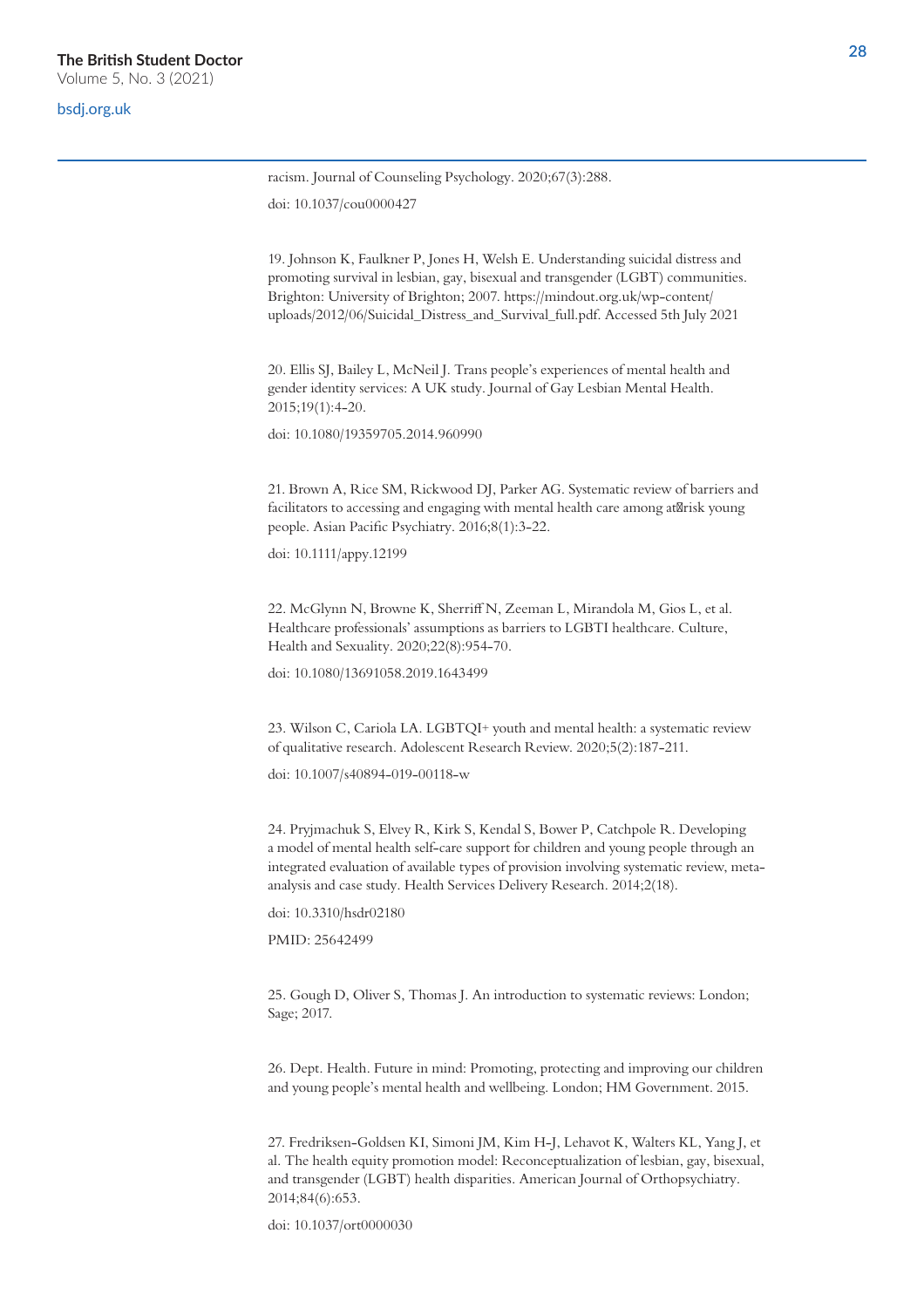Emily M Pattinson, Elizabeth McDermott, Rachael Eastham, Elizabeth Hughes, Katherine Johnson, Stephanie Davis, Steven Pryjmachuk, Olu Jenzen and Ceu Mateus

#### bsdj.org.uk

28. Dowshen N, Ford CA. Urgent need for research to achieve health equity for sexual and gender minority youth. Pediatrics. 2019;144(3):e20192133.

doi: 10.1542/peds.2019-2133

PMID: 31427461 PMCID: PMC6855821

29. Newlove-Delgado T, McManus S, Sadler K, Thandi S, Vizard T, Cartwright C, et al. Child mental health in England before and during the COVID-19 lockdown. The Lancet Psychiatry. 2021.

doi: 10.1016/S2215-0366(20)30570-8

30. Dept. Health and Dept. Education. Transforming children and young people's mental health provision: a green paper. London: HM Government; 2017.

31. Dept Health. Preventing suicide in England: Third progress report of the crossgovernment outcomes strategy to save lives. London: HM Government; 2017.

32. Faculty of Public Health and Mental Health Foundation. Better mental health for all: A public health approach to mental health improvement. London; 2016.